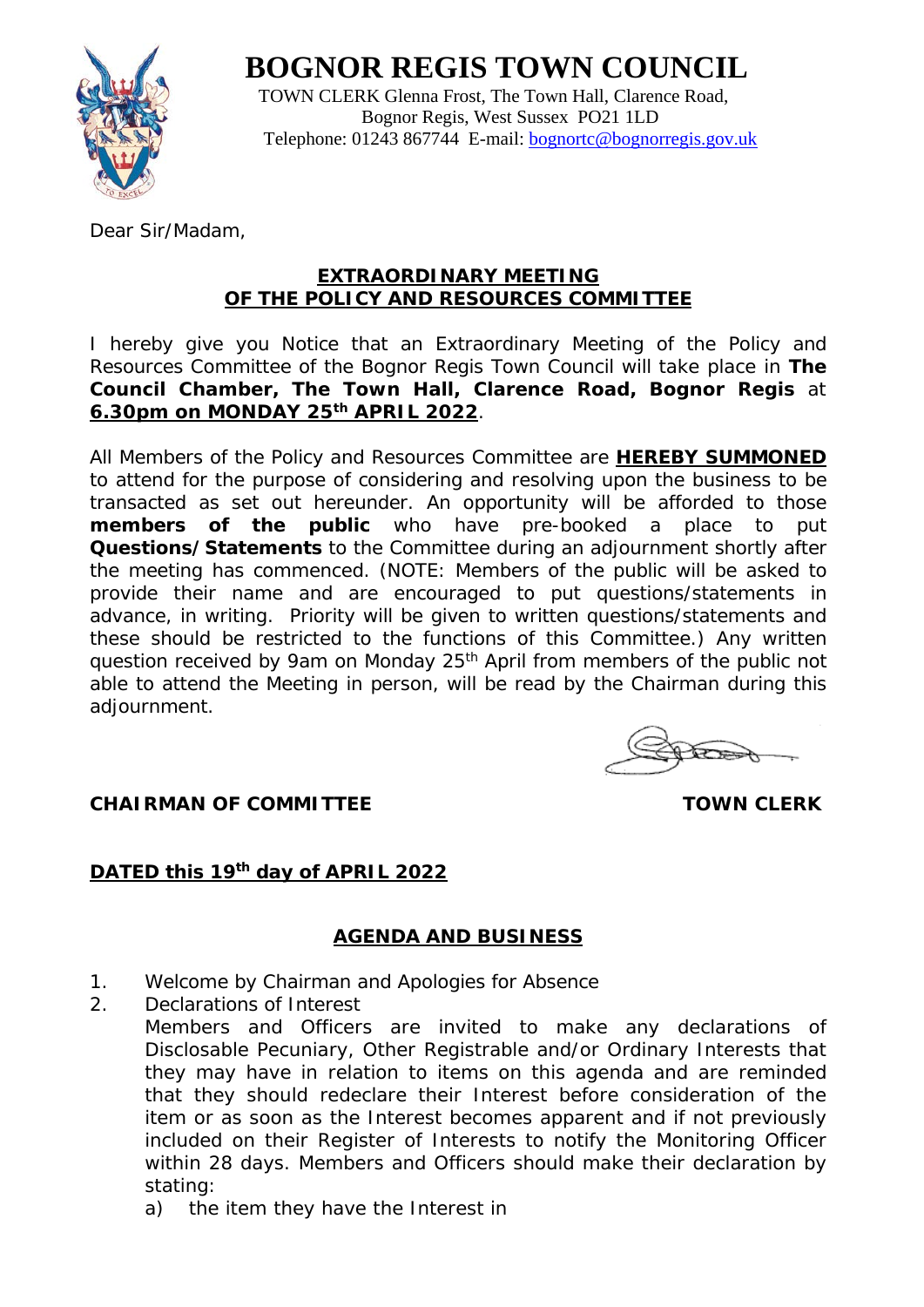- b) whether it is a Disclosable Pecuniary, Other Registrable or Ordinary Interest
- c) the nature of the Interest
- d) if it is an Ordinary Interest whether they intend to leave the room for the discussion and vote
- e) if it is a Disclosable Pecuniary Interest or Other Registrable Interest, and therefore must leave the room for the discussion and vote, whether they will be exercising their right to speak on this matter under Public Question Time
- 3. Adjournment for public question time and statements
- 4. To consider the applications received in line with the criteria and conditions set by the Committee in relation to ADC match-funding for events supported by the Town Council's Grant Aid process – Min. 156 refers
- 5. To consider any recommendations from the Extraordinary Community Engagement and Environment Committee Meeting held on 19th April 2022 in connection with a request for funding from Bognor Regis Youth & Community Centre Westloats Lane
- 6. To consider holding a facilitated Members Briefing to discuss the existing ADC Masterplan for Bognor Regis and potential development of a BRTC led Town Centre Vision

## **THERE IS A LIFT AVAILABLE AT THE TOWN HALL FOR ACCESS TO THE COUNCIL CHAMBER IF REQUIRED**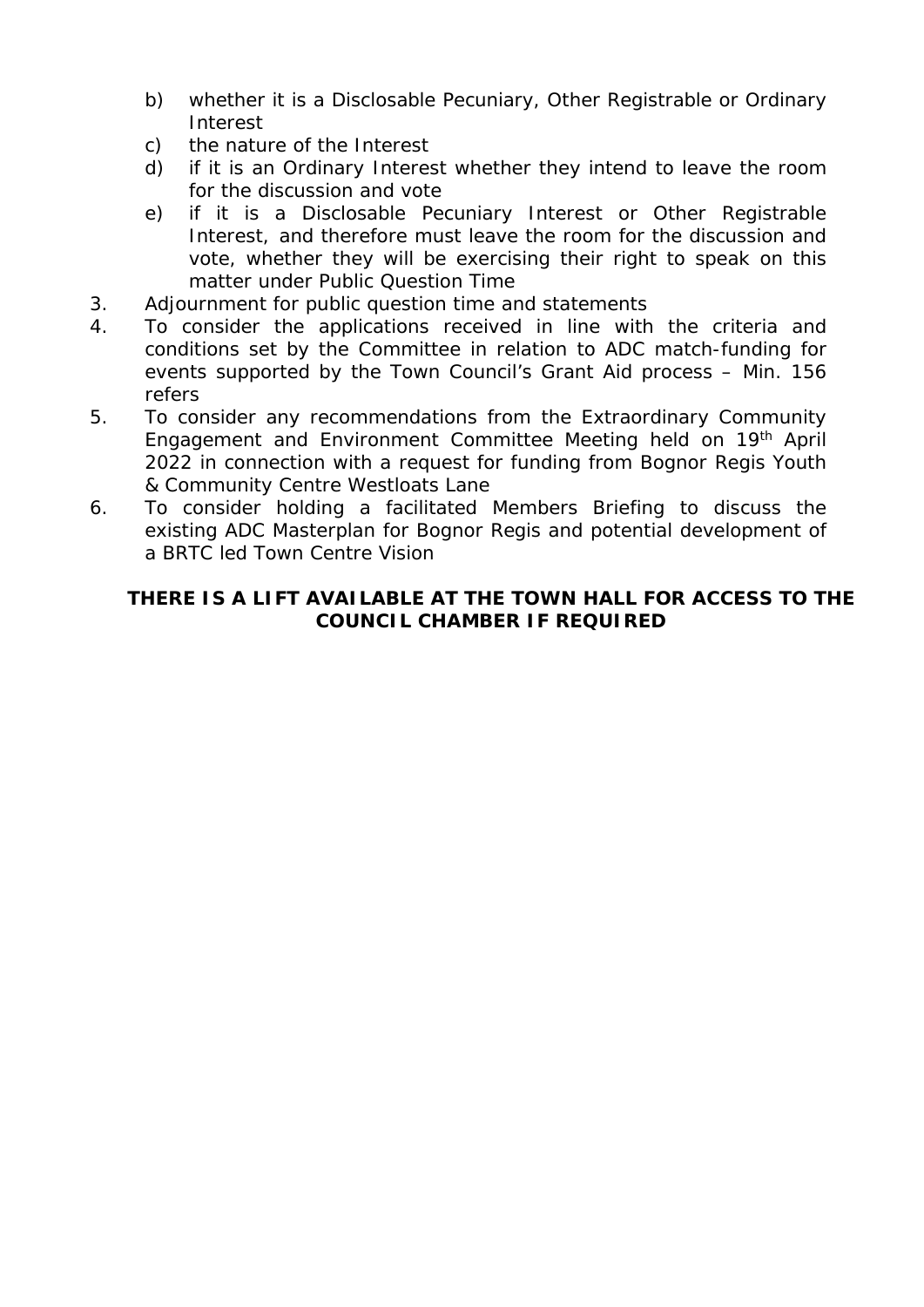#### **BOGNOR REGIS TOWN COUNCIL POLICY AND RESOURCES COMMITTEE - 25th APRIL 2022**

#### **AGENDA ITEM 4 - TO CONSIDER THE APPLICATIONS RECEIVED IN LINE WITH THE CRITERIA AND CONDITIONS SET BY THE COMMITTEE IN RELATION TO ADC MATCH-FUNDING FOR EVENTS SUPPORTED BY THE TOWN COUNCIL'S GRANT AID PROCESS - MIN. 156 REFERS**

#### **REPORT BY THE TOWN CLERK FOR DECISION**

Following the Extraordinary Policy and Resources Committee Meeting held on 5th April 2022, the Town Clerk wrote to the three organisations that had been identified by Members as being potential recipients of a share of the additional £12.5k matchfunding that had become available, detailing the following agreed criteria that would need to be met to enable their organisation to be considered to receive a further Grant Aid award: -

- The event is to have an impact on the town that the Council has confidence will happen and already be established and supported by the Town Council through its Grant Aid process to be eligible.
- The money is to be used to bring a **new element** to the existing event that will help promote tourism and increase footfall in the town for which they have already been awarded Grant Aid.
- The funding would not be for the purposes of supporting running costs such as security, first aid, insurance etc.
- The use of any additional funding awarded be solely used towards any new element of their existing event that is focused within the town only.
- Evidence of evaluation or feedback that has been received from previous years events that have been held by their organisation and details of the number of people attending is to be provided with the application. This will assist the Town Council in their evaluation of the benefits to tourism and increased footfall in the town by enhancing their event with additional match-funding.

Organisations were asked to submit their proposals clearly identifying how best they could use additional match-funding to bring a new element/s to their planned 2022 event that the Town Council has already supported through Grant Aid. Organisers were also requested to supply differently costed options for their proposals so that this allows the Town Council some flexibility in awarding this funding fairly between the three organisations Members have chosen to be potential recipients. It was also pointed out in the invitation to apply that as this is matched funding, their proposal should not exceed the amount for which they had already been awarded Grant Aid.

Members had agreed that applicants should apply within two weeks as the events season was fast approaching. The closing date for applications was therefore set as 5pm on Friday 22nd April 2022. Applications received will be available at the meeting.

### **DECISION**

Members are asked to consider the applications received and **AGREE** the allocation of the funds.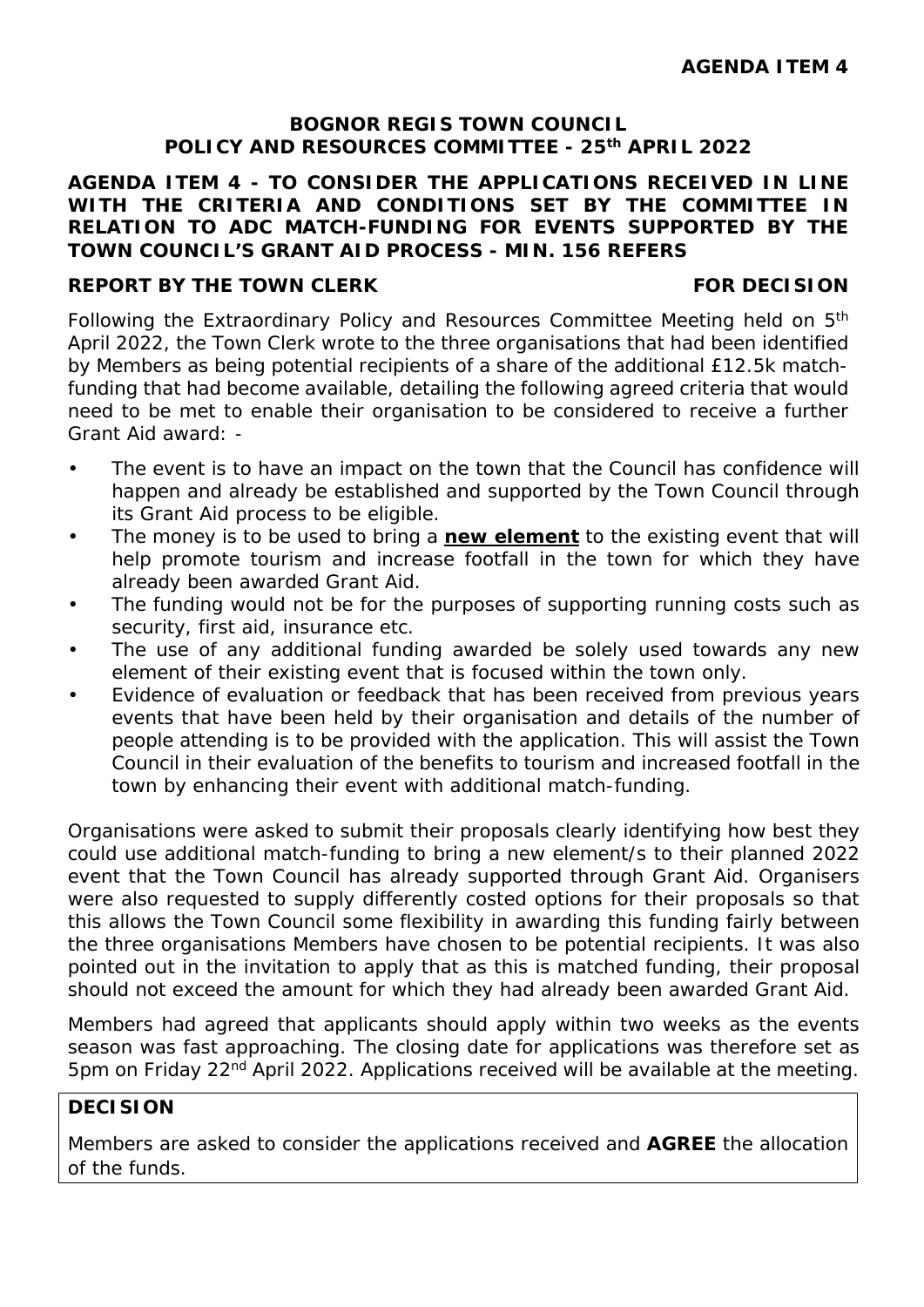#### **BOGNOR REGIS TOWN COUNCIL POLICY AND RESOURCES COMMITTEE - 25th APRIL 2022**

### **AGENDA ITEM 5 - TO CONSIDER ANY RECOMMENDATIONS FROM THE EXTRAORDINARY COMMUNITY ENGAGEMENT AND ENVIRONMENT COMMITTEE MEETING HELD ON 19th APRIL 2022 IN CONNECTION WITH A REQUEST FOR FUNDING FROM BOGNOR REGIS YOUTH & COMMUNITY CENTRE WESTLOATS LANE**

#### **REPORT BY THE TOWN CLERK FOR DECISION**

Following a request for funding from the Bognor Regis Youth & Community Centre, Westloats Lane, this was considered by Members of the Community Engagement and Environment Committee at their Meeting on 19<sup>th</sup> April 2022.

As a result of the discussion, the following recommendation has been made to the Policy and Resources Committee for consideration: -

Members **RESOLVED** as follows: -

- To support the Bognor Regis Community Centre with a grant to the value of £5,000
- The grant is to be released in two parts, 50% upon receipt of the Child Safeguarding Policy and confirmation that enhanced DBS Checks for all staff in contact with young people have been undertaken
- Agreement by the trustees that a Member of the Community Engagement and Environment Committee be appointed a non-participating observer of the Board.
- The remaining balance to be released within 6 months, upon sight of up-todate financial records and confirmation that all statutory obligations are being met in relation to the building including Health & Safety, Fire Safety, Risk Assessments, and Environmental Health.

Members further **RESOLVED** to request that the Policy and Resources Committee identify additional funding to enable the Committee to support this request at the Extraordinary meeting to be held on 25<sup>th</sup> April 2022.

# **DECISION**

Members are asked to consider how they wish to proceed.